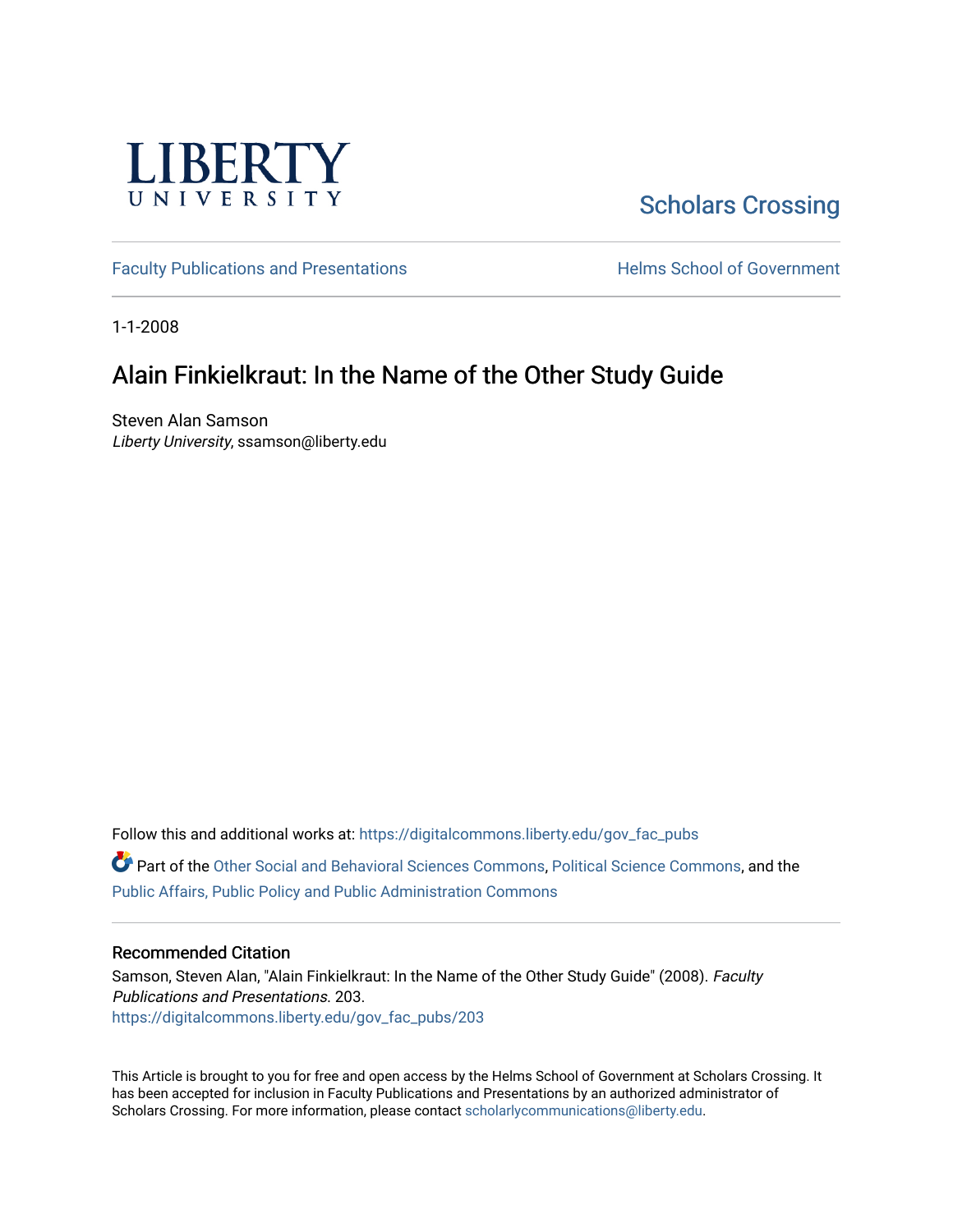# **ALAIN FINKIELKRAUT: IN THE NAME OF THE OTHER STUDY GUIDE, 2008 Steven Alan Samson**

http://www.azure.org.il/download/magazine/946AZ18 A. Finkielkraut.pdf [http://www.ushmm.org/museum/exhibit/focus/antisemitism/voices/transcript/index.php?content=2](http://www.ushmm.org/museum/exhibit/focus/antisemitism/voices/transcript/index.php?content=20080228) [0080228](http://www.ushmm.org/museum/exhibit/focus/antisemitism/voices/transcript/index.php?content=20080228)

### **Study Questions**

1. **Part I**: If Hitler gave anti-Semitism a bad name, what accounts for its comeback in France and the rest of Europe? What does the author mean by saying that the resulting fear is a strange mixture of humiliation and *déjà vu*? Why does he say that this is not a revival of the old, but "young demons, old arguments?" Why does it take a "surprisable soul" to understand our new world? Here Finkielkraut calls to mind the radical vision of Eugen Rosenstock-Huessy.

NOTE: **Eugen Rosenstock-Huessy**, writing soon after the Nazi takeover of Germany, took a very long view of the nature of anti-Semitism, seeing it as something that has grown out of the historical relationship between pagans (the Alpha people) and exiled Jews (the Omega people) with Christianity connecting them. For his fascinating and provocative meditation on the new messianism that accompanied the French Revolution, see Out of Revolution: Autobiography of Western Man (1938), pp. 219ff.

- 2. Why has the Holocaust "gained even more depth as the negative companion to the democratic conscience," as the unique "incarnation of Evil," in a manner that "no other doctrinaire carnage" has? According to the Frankfurt philosopher, **Jürgen Habermas**, what has changed? What authorized the United States to erect a Holocaust museum in the heart of its capital? What does Finkielkraut mean by using the Protestant concept of "consubstantiation" in holding democracy to be consubstantial with the nation? [This by the way is the answer to the debate among conservatives at the Philadelphia Society in 1996: "America: An Idea or a People?" The answer, of course, is both]. "In a homeland without an *ancien regime* [in other words: In a "new world" or a "novus ordo seclorum"], no distinction may be drawn between polity and homeland."
- 3. What is the crucial difference between democratic America and democratic Europe? What kind of reminder is the Holocaust for each? What pits the two against each other? What are the consequences of "post-criminal Europe" becoming what Albert Camus called "the penitentjudge?"
- 4. **Part II**: What did the anti-fascist demonstrator mean by saying: "We wanted to sing: 'Le Pen, we love you.' He woke us up?" What accounted for the euphoria that followed on May Day, 2002? [NOTE: Le Pen, the leader of the fascistic National Front, was the run-off candidate against the Gaullist incumbent, Jacques Chirac, after the Socialist candidate came in third]. Why did Finkielkraut decline to join the celebrants over Le Pen's defeat? What does Finkielkraut mean by saying that "the future of hatred is in *their* camp?"
- 5. **Part III**: The first sentence means: Jews are now held responsive for martyring the Palestinian Other. "We take them [the Jews] to task for joining us Europeans at the very moment we are taking leave of ourselves." This may be interpreted to mean that a nation-state of Israel has added itself to the family of nations – "autochthony" means aboriginal or native *to a place* – at the very moment Europeans have remorsefully decided to abandon the idea of the nation-state (by submitting to "borderlessness," wandering," and "deracination"). The "wandering Jew" is now rejected for settling down and becoming a nation just like all the others. [The desire for Jews to become a nation like others is reminiscent of 1Sam. 8:5; similarly, the reaction of the Europeans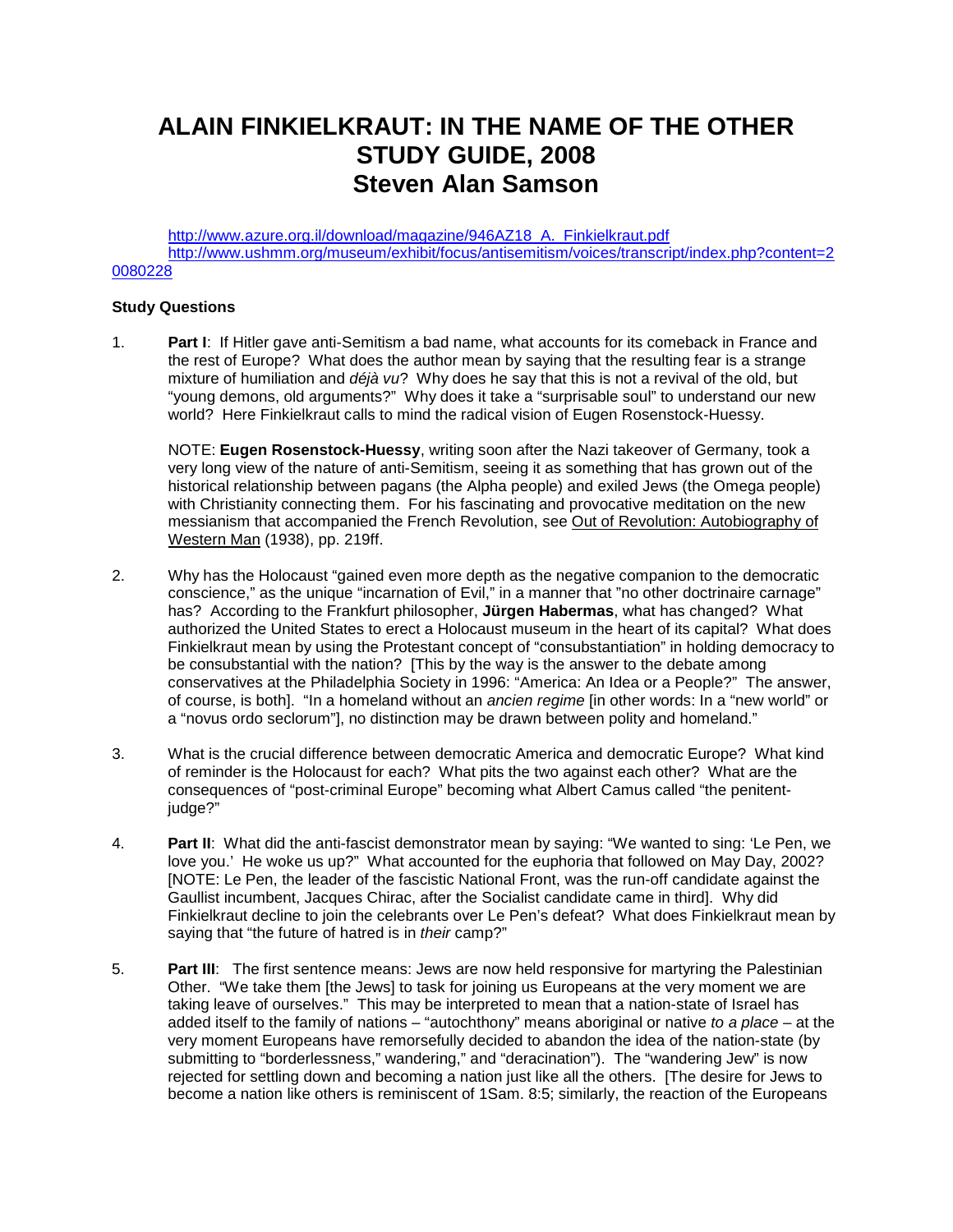resembles that of the ever-dissatisfied children in the marketplace described by Jesus in Luke 7:31-32; in effect, each wishes to trade places with the other].

- 6. What did Barbara Spinelli mean by saying that Israel owed the Palestinians a *mea culpa* ["my fault," an apology] for its very existence? By superego, she refers to Freud's conception of the conscience. Having converted to the "religion of humanity" associated with the French Revolution and Auguste Comte because of its own anti-Semitism, Europe now finds that Israel flouts this new faith. [The irony of the remark by Emmanuel Todd is exceeded by the irony of his name: Tod in German means death (Death is with us?)].
- 7. What are the four wars that **Michael Walzer** says are underway between the Israelis and the Palestinians? How does the "dread of radical evil" delude these critics? "Hypermnesiac" refers to an intensified, precise, vivid memory (after Mnemosyne); but in this case it is very selective (like R. J. Rushdoony's doctrine or selective depravity). This imagery is Finkielkraut's clever way of saying that Europeans are becoming Manichean in their thinking, seeing only Nazis and victims. The idea of the enemy is now *passé*. "In short, we were so utterly concerned for the Other that the figure of the Other eventually replaced that of the *enemy*. Thus, the Palestinians are no longer the enemies of the Israelis, but their Other. The result is clear: Being at war with one's enemy is a human possibility; waging war on one's Other is a crime against humanity." Explain the implications of this postmodern mode of thinking. Is there a danger here if we try to apply René Girard's idea of mimetic rivalry? Does it suggest a possible "moral equivalency?" Or is the danger even greater (in the case of Spinelli and Todd) that the Jew may now be consigned to the demonic role of the Nazi as the enemy of humanity with whom there can be no compromise?
- 8. **Part IV**: Finkielkraut brings the discussion back to stark realities: The rebellious child wants a Kalashnikoff to shoot Jews, not simply to shoot adherents of an enemy ideology: Zionism. In the dualistic imagery of the Beast vs. the Other, the Beast is always the evil Nazi and the Other is always the victim. What does Finkielkraut mean by the supremely ironical paragraph that starts: "Such people are conscious only of the Other's disgrace?"

NOTE: Rosenstock-Huessy sees all of this under the aspect of eternity: "The anti-Semitic hatred of the Jew, in all its simplicity and straightforwardness, has always and necessarily been the hatred of the Beginning of things for the End. . . . The Jews represent the end of human history before its actual end: without them pagan history would not only have had no goal, but would have gotten nowhere. The pagans [nations] represent the eternal new beginnings of history, and without them history would never have acquired any shape or form or beauty or fulfillment or attainment. . . . Now the periodical persecutions of the Jews were the metaphysical warfare by which the Gentiles combated the pressure of a hostile calendar. Through the pogrom they tried to throw off the yoke which joins Alpha to Omega. Wherever an old form is reluctant to go to its doom . . . it defends its own obsolete and dying institutions by persecuting the Jew, the eternal symbol of a life beyond any existing form of government. Wherever a young generation tries to relive the first day of creation, it attacks the Jew because he smiles at this passionate belief in fugitive forms. In Germany during the orgies of Hitlerism a certain Jewish journalist was asked to correct the book of a Nazi authoress; and in return for the favour she agreed to take him to see Goebbels and Goering. After tea with them he came back as though enlightened and told his friends: 'They cannot help persecuting us; they are playing Red Indians, and they know that we cannot take their game seriously.'" (pp. 225-26)

9. The indignant penitent-judges of France now tar the Jewish defenders of Alfred Dreyfus, the Jewish captain falsely accused and convicted of treason in 1894 (an incident that led to the birth of Zionism) and sentenced to life imprisonment at Devil's Island, with the same brush with which they condemned the early French nationalists who had condemned Dreyfus and opposed his eventual exoneration and restoration in 1906. Is Finkielkraut again being ironical when he warns against mistaking the new anti-Semitism for the older variety? Since it is not the white citizenry of the old France that is giving offense this time, is this the reason why French progressives are